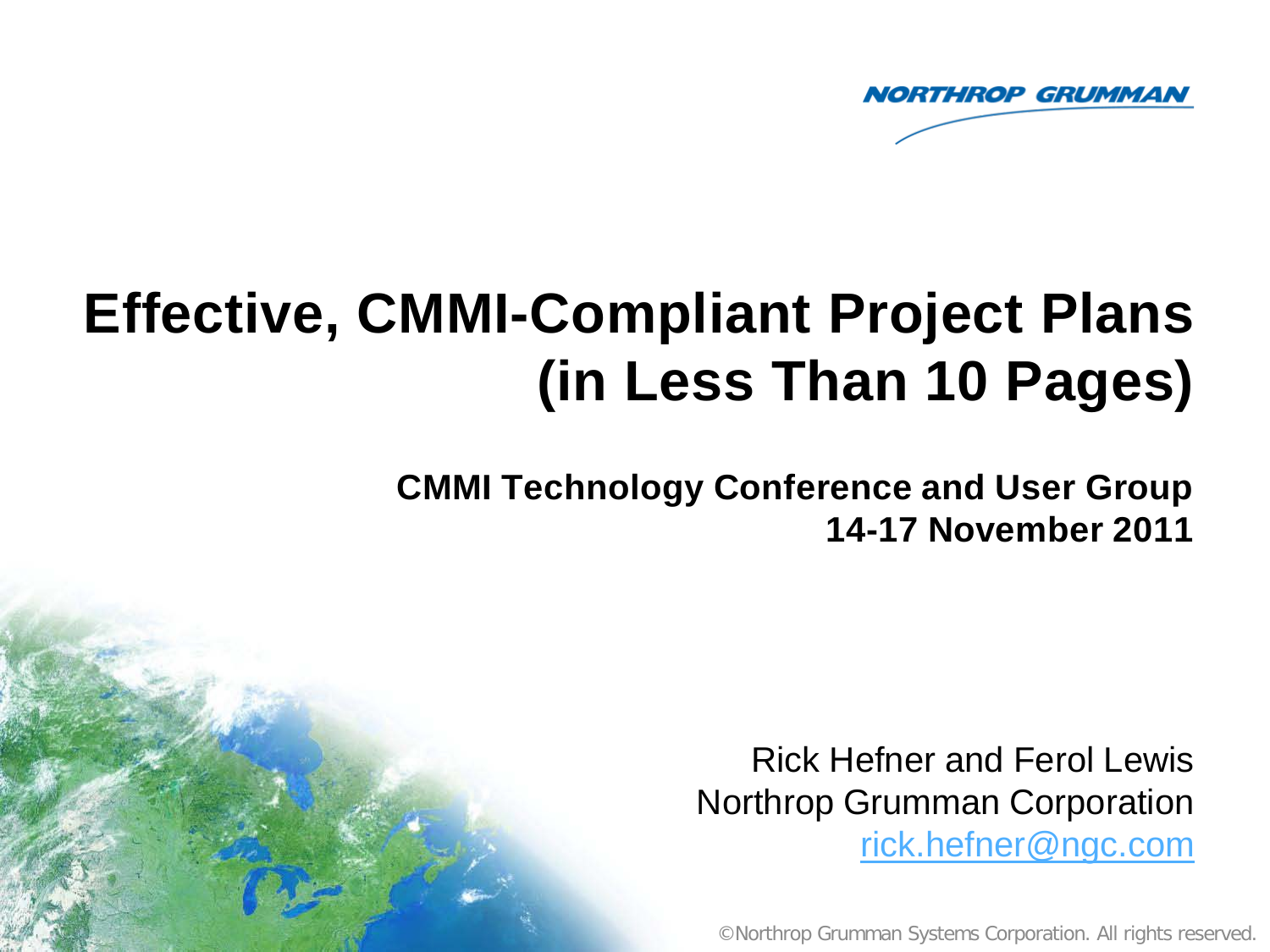



- Most CMMI adopters continue to write plans the traditional way -- hundreds of pages long, filled mostly with boilerplate
- This approach is not consistent with the CMMI model, and makes the plans difficult (and time-consuming) to create, use, and maintain
- This presentation will describe a simple, easy to use method for creating a short (less than 10 pages), effective, CMMI-compliant project plan

® CMMI is registered in the U.S. Patent and Trademark Office by Carnegie Mellon University.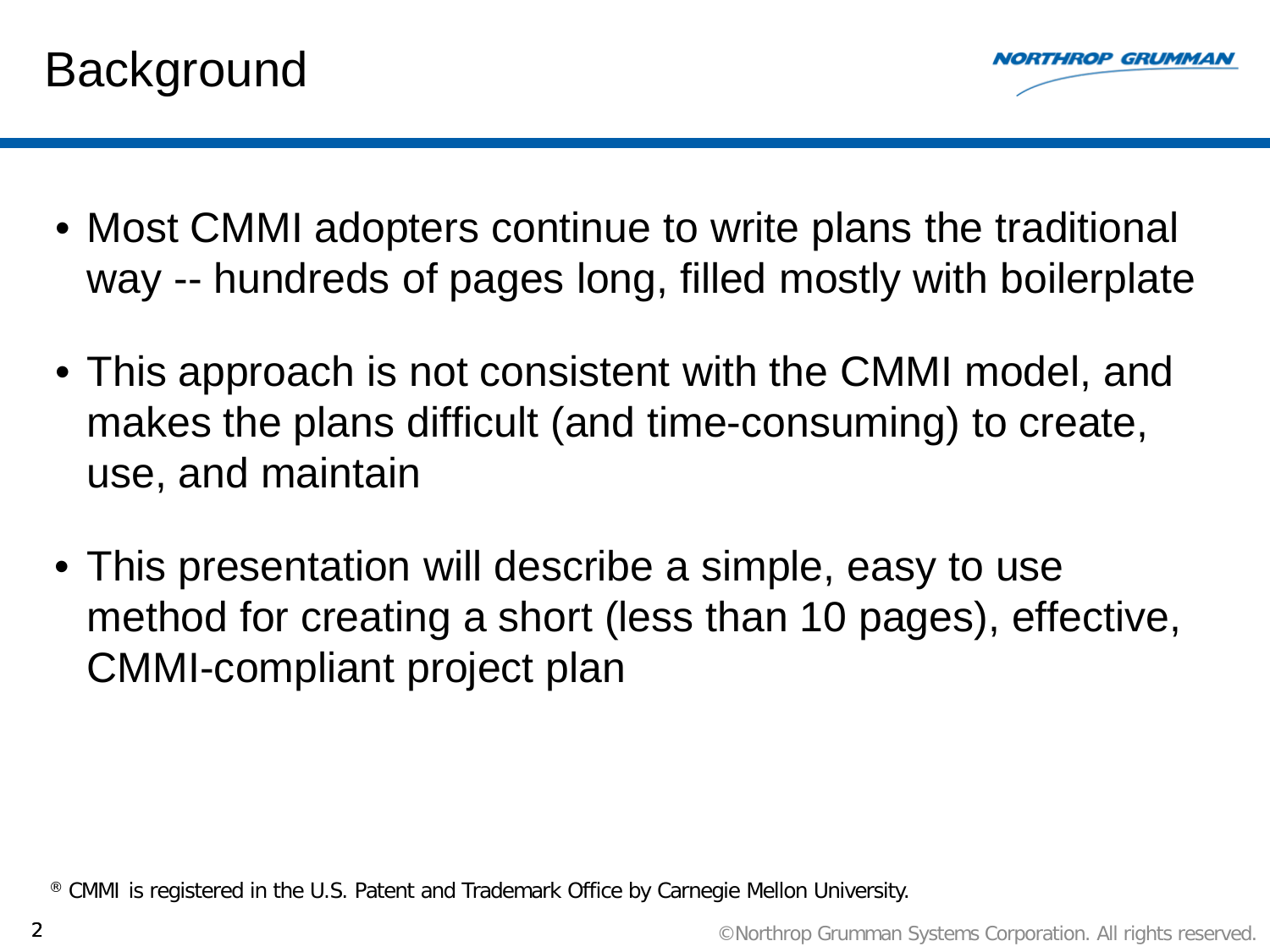



- CMMI planning practices (PP, IPM, GP 2.2)
- Policy, plans, process descriptions, procedures what's the difference?
- A 10-page (or less) planning template
- Lessons learned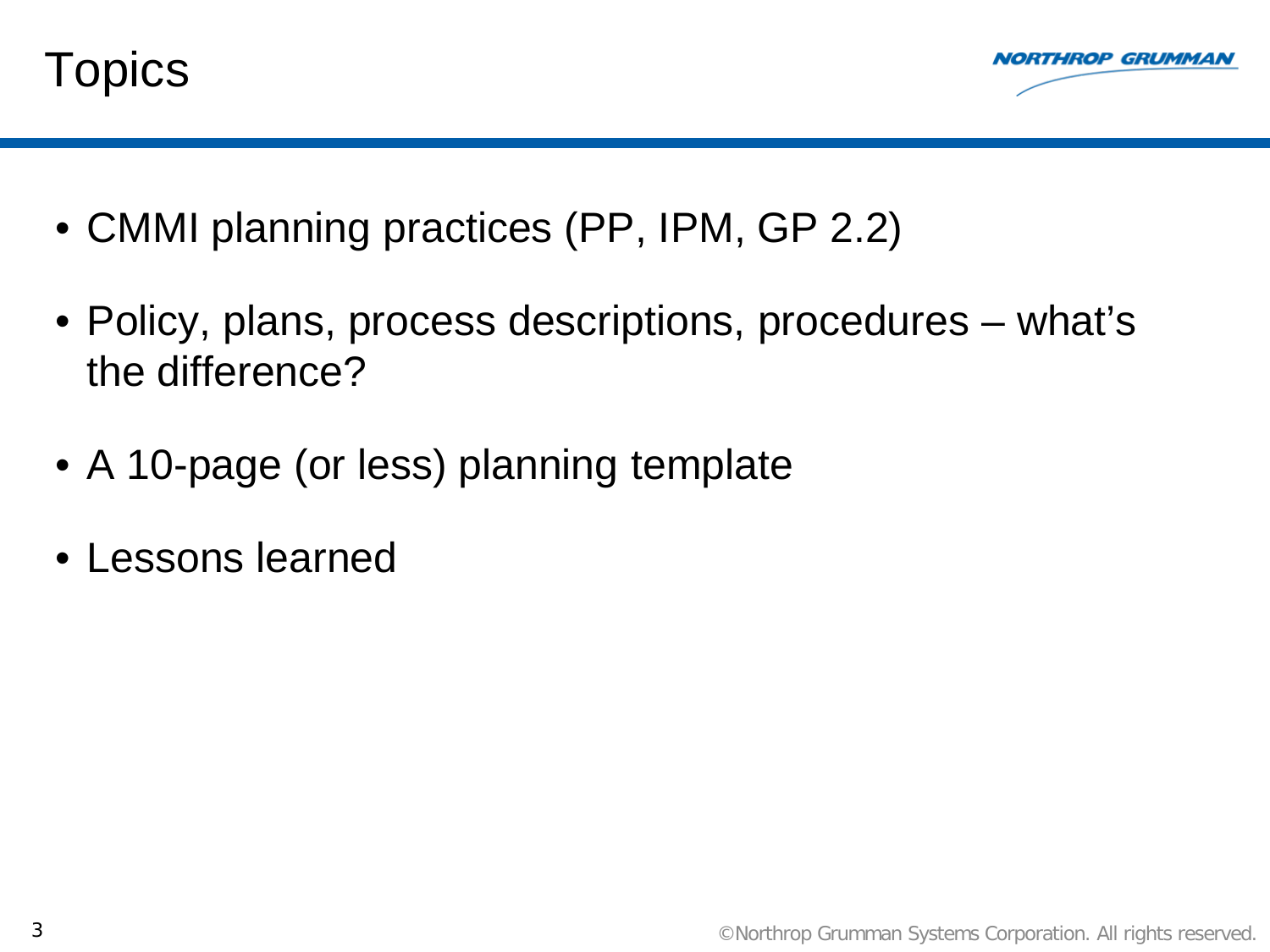

• Planning is mentioned both as a process area and as a generic practice in all process areas

|        |                                                    | Requirements Management | Project Planning | Project Monitoring and Control | Supplier Agreement Management | Measurement and Analysis | Assurance<br>and Product Quality<br>Process | Configuration Management | Requirements Development | Technical Solution | Product Integration | Verification | Validation | Focus<br>Organization Process | Organization process definition | Organizational Training | Integrated Project Management | Risk Management | Decision Analysis and Resolution | Organizational Process Performance | Quantitative Project Management | Organizational Performance Management | Causal Analysis and Resolution |
|--------|----------------------------------------------------|-------------------------|------------------|--------------------------------|-------------------------------|--------------------------|---------------------------------------------|--------------------------|--------------------------|--------------------|---------------------|--------------|------------|-------------------------------|---------------------------------|-------------------------|-------------------------------|-----------------|----------------------------------|------------------------------------|---------------------------------|---------------------------------------|--------------------------------|
| GP 2.1 | Establish an Organizational Policy                 |                         |                  |                                |                               |                          |                                             |                          |                          |                    |                     |              |            |                               |                                 |                         |                               |                 |                                  |                                    |                                 |                                       |                                |
| GP 2.2 | Plan the Process                                   |                         |                  |                                |                               |                          |                                             |                          |                          |                    |                     |              |            |                               |                                 |                         |                               |                 |                                  |                                    |                                 |                                       |                                |
| GP 2.3 | <b>Provide Resources</b>                           |                         |                  |                                |                               |                          |                                             |                          |                          |                    |                     |              |            |                               |                                 |                         |                               |                 |                                  |                                    |                                 |                                       |                                |
| GP 2.4 | Assign Responsibility                              |                         |                  |                                |                               |                          |                                             |                          |                          |                    |                     |              |            |                               |                                 |                         |                               |                 |                                  |                                    |                                 |                                       |                                |
| GP 2.5 | <b>Train People</b>                                |                         |                  |                                |                               |                          |                                             |                          |                          |                    |                     |              |            |                               |                                 |                         |                               |                 |                                  |                                    |                                 |                                       |                                |
| GP 2.6 | <b>Control Work Products</b>                       |                         |                  |                                |                               |                          |                                             |                          |                          |                    |                     |              |            |                               |                                 |                         |                               |                 |                                  |                                    |                                 |                                       |                                |
| GP 2.7 | Identify and Involve Relevant Stakeholders         |                         |                  |                                |                               |                          |                                             |                          |                          |                    |                     |              |            |                               |                                 |                         |                               |                 |                                  |                                    |                                 |                                       |                                |
| GP 2.8 | Monitor and Control the Process                    |                         |                  |                                |                               |                          |                                             |                          |                          |                    |                     |              |            |                               |                                 |                         |                               |                 |                                  |                                    |                                 |                                       |                                |
| GP 2.9 | Objectively Evaluate Adherence                     |                         |                  |                                |                               |                          |                                             |                          |                          |                    |                     |              |            |                               |                                 |                         |                               |                 |                                  |                                    |                                 |                                       |                                |
|        | GP 2.10 Review Status with Higher Level Management |                         |                  |                                |                               |                          |                                             |                          |                          |                    |                     |              |            |                               |                                 |                         |                               |                 |                                  |                                    |                                 |                                       |                                |
| GP 3.1 | <b>Establish a Defined Process</b>                 |                         |                  |                                |                               |                          |                                             |                          |                          |                    |                     |              |            |                               |                                 |                         |                               |                 |                                  |                                    |                                 |                                       |                                |
| GP 3.2 | Collect Process Related Experiences                |                         |                  |                                |                               |                          |                                             |                          |                          |                    |                     |              |            |                               |                                 |                         |                               |                 |                                  |                                    |                                 |                                       |                                |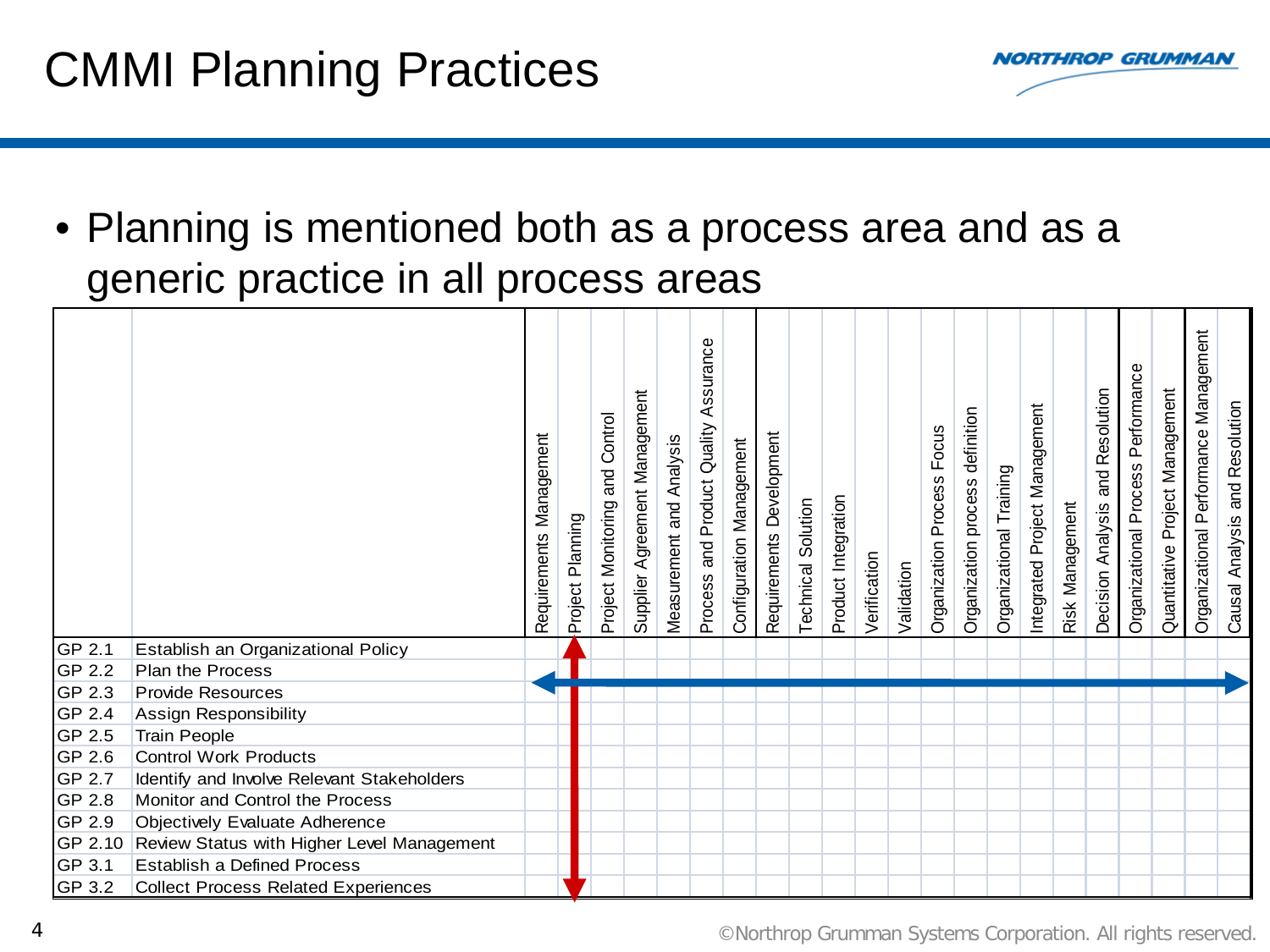

#### **GP 2.2 Plan the Process**

*Establish and maintain the plan for performing the process.*

The plan for performing the process typically includes the following:

- Process description **GP 3.1**
- Standards and requirements for the work products and services of the process
- Specific objectives for the execution of the process and its results (e.g., quality, time scale, cycle time, use of resources)
- Dependencies among the activities, work products, and services of the process
- Resources (e.g., funding, people, tools) needed to perform the process **GP 2.3**
- Assignment of responsibility and authority **GP 2.4**
- Training needed for performing and supporting the process
- Work products to be controlled and the level of control to be applied
- Measurement requirements to provide insight into the execution of the process, its work products, and its services
- Involvement of relevant stakeholders
- Activities for monitoring and controlling the process
- Objective evaluation activities of the process
- Management review activities for the process and the work products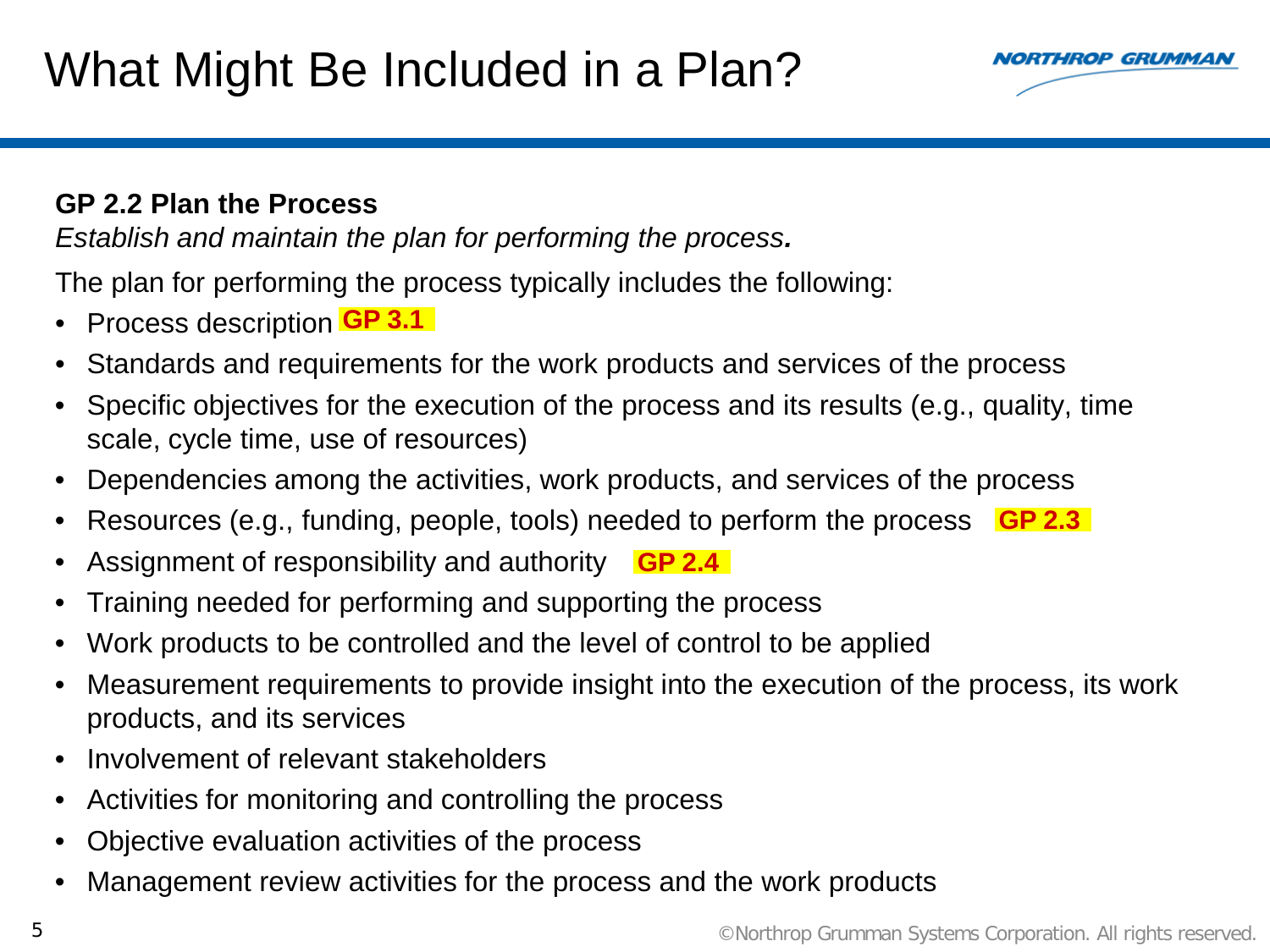### CMMI Planning Process Areas



#### **Project Planning**

#### SG 1 Establish Estimates

- SP 1.1 Estimate the Scope of the Project
- SP 1.2 Establish Estimates of Work Product and Task Attributes
- SP 1.3 Define Project Lifecycle Phases
- SP 1.4 Estimate Effort and Cost

#### SG 2 Develop a Project Plan

- SP 2.1 Establish the Budget and Schedule
- SP 2.2 Identify Project Risks
- SP 2.3 Plan Data Management
- SP 2.4 Plan for Project Resources
- SP 2.5 Plan Needed Knowledge and Skills
- SP 2.6 Plan Stakeholder Involvement
- SP 2.7 Establish the Project Plan

#### SG 3 Obtain Commitment to the Plan

- SP 3.1 Review Plans that Affect the Project
- SP 3.2 Reconcile Work and Resource Levels
- SP 3.3 Obtain Plan Commitment

### **Integrated Project Management**

- SG 1 Use the Project's Defined Process
- SP 1.1 Establish the Project's Defined Process
- SP 1.2 Use Organizational Process Assets for Planning Project Activities
- SP 1.3 Establish the Project's Work Environment
- SP 1.4 Integrate Plans
- SP 1.5 Manage the Project Using Integrated Plans
- SP 1.6 Establish Teams
- SP 1.7 Contribute to Organizational Process Assets
- SG 2 Coordinate and Collaborate with Relevant Stakeholders
- SP 2.1 Manage Stakeholder Involvement
- SP 2.2 Manage Dependencies
- SP 2.3 Resolve Coordination Issues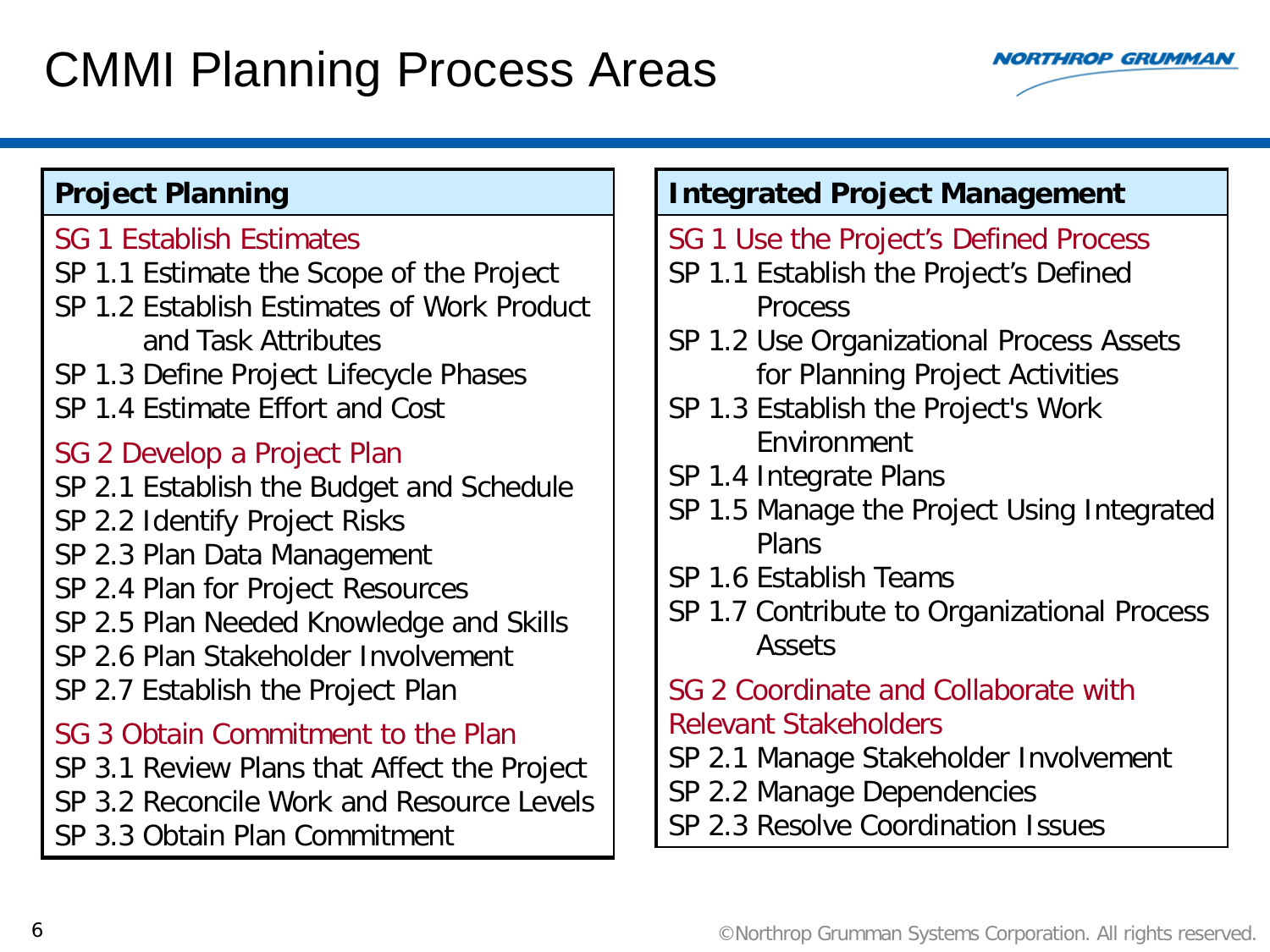

Words like "selected", "identify", in practices imply a choice to be made in planning

GP 2.6 Place selected work products of the process under appropriate levels of control.

GP 2.7 Identify and involve the relevant stakeholders of the process as planned.

PPQA SP 1.1 Objectively evaluate selected performed processes against the applicable process descriptions, standards, and procedures**.**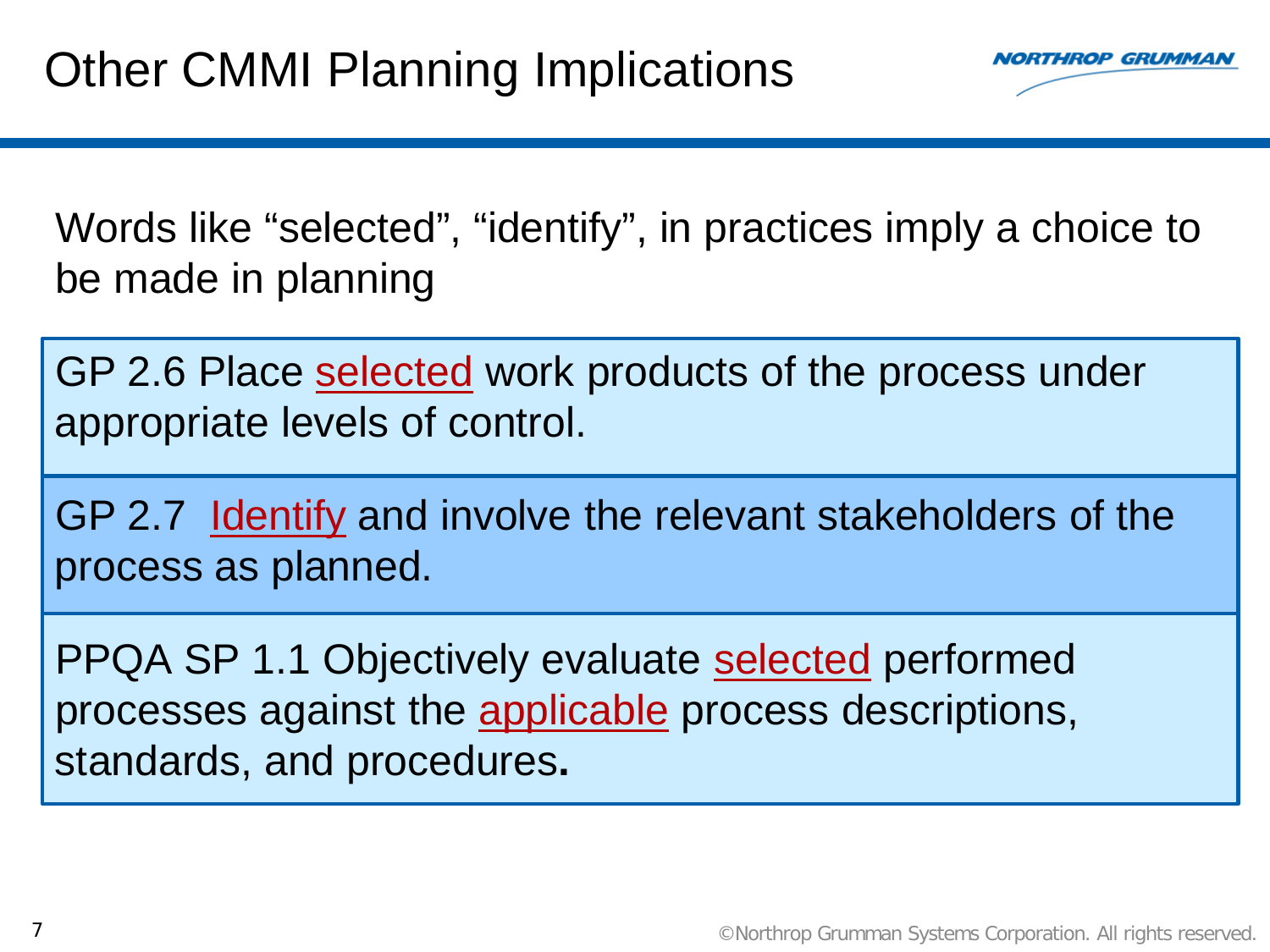#### **Plan**

- Description of activities
- Resources (including funding, people, and tools) **GP 2.3**
- Schedule
- Assignment of responsibility and authority **GP 2.4**

### *At Level 2, plans describe what to do*

### *At Level 3, the existence of a process description means plans become much shorter*

 **Focus is on instantiating the process (e.g., how often a process executes)**

#### **Process Description GP 3.1**

- Process roles
- Applicable standards
- Applicable procedures, methods, tools, and resources
- Process performance objectives
- Entry criteria
- Inputs
- Verification points (e.g., peer reviews)
- Outputs
- Interfaces
- Exit criteria
- Product and process measures

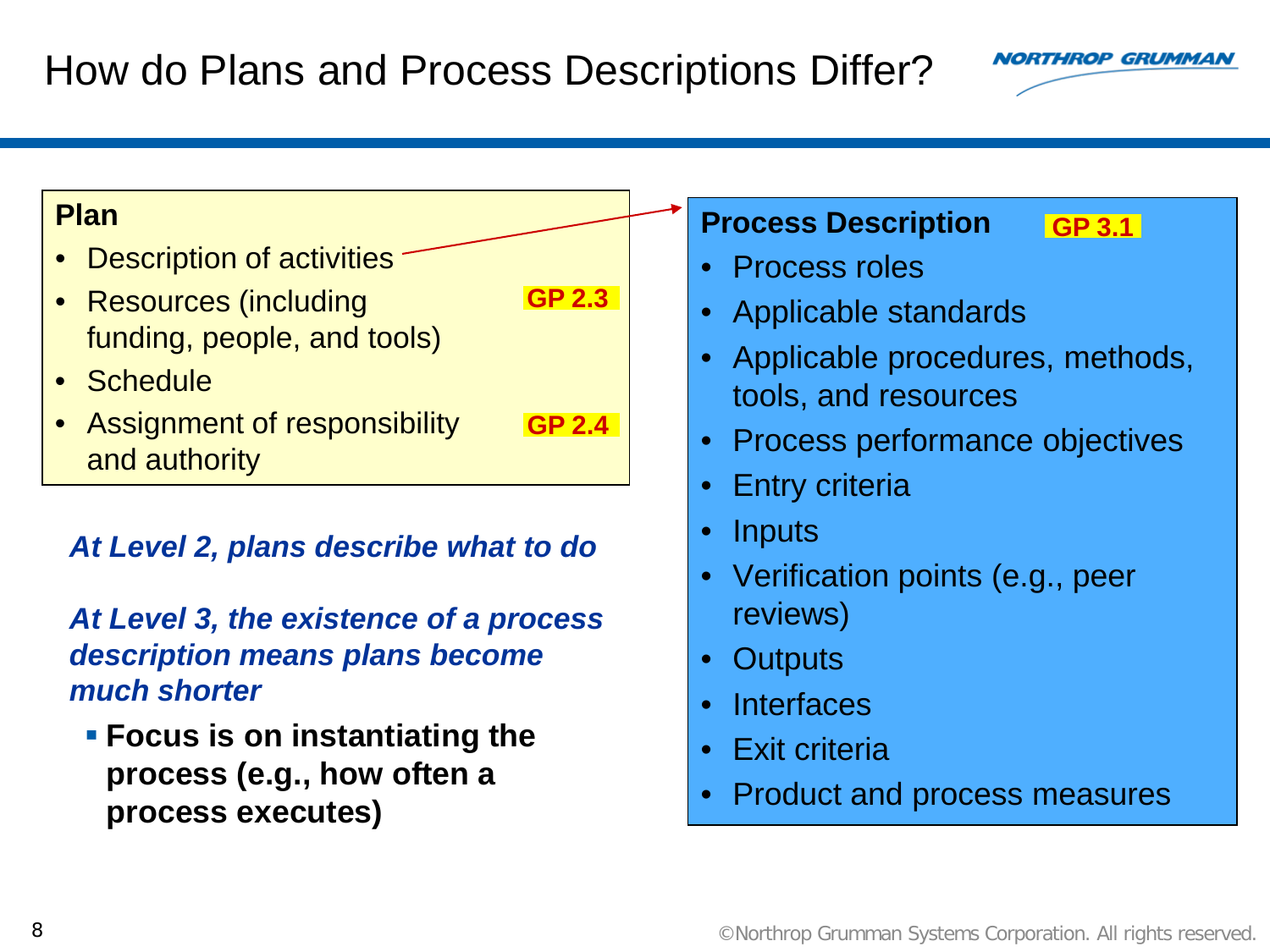## A Top-Level Comparison



| <b>Policy</b>  | High-level "what" to do<br>(organizational guidance)                      |
|----------------|---------------------------------------------------------------------------|
| <b>Process</b> | High-level "how" to do<br>(organizational standard, tailored by projects) |
|                | Procedure Low-level "how" to do<br>(details needed to follow a strategy)  |
| Plan           | Instantiation of the process<br>(how often, when, etc.)                   |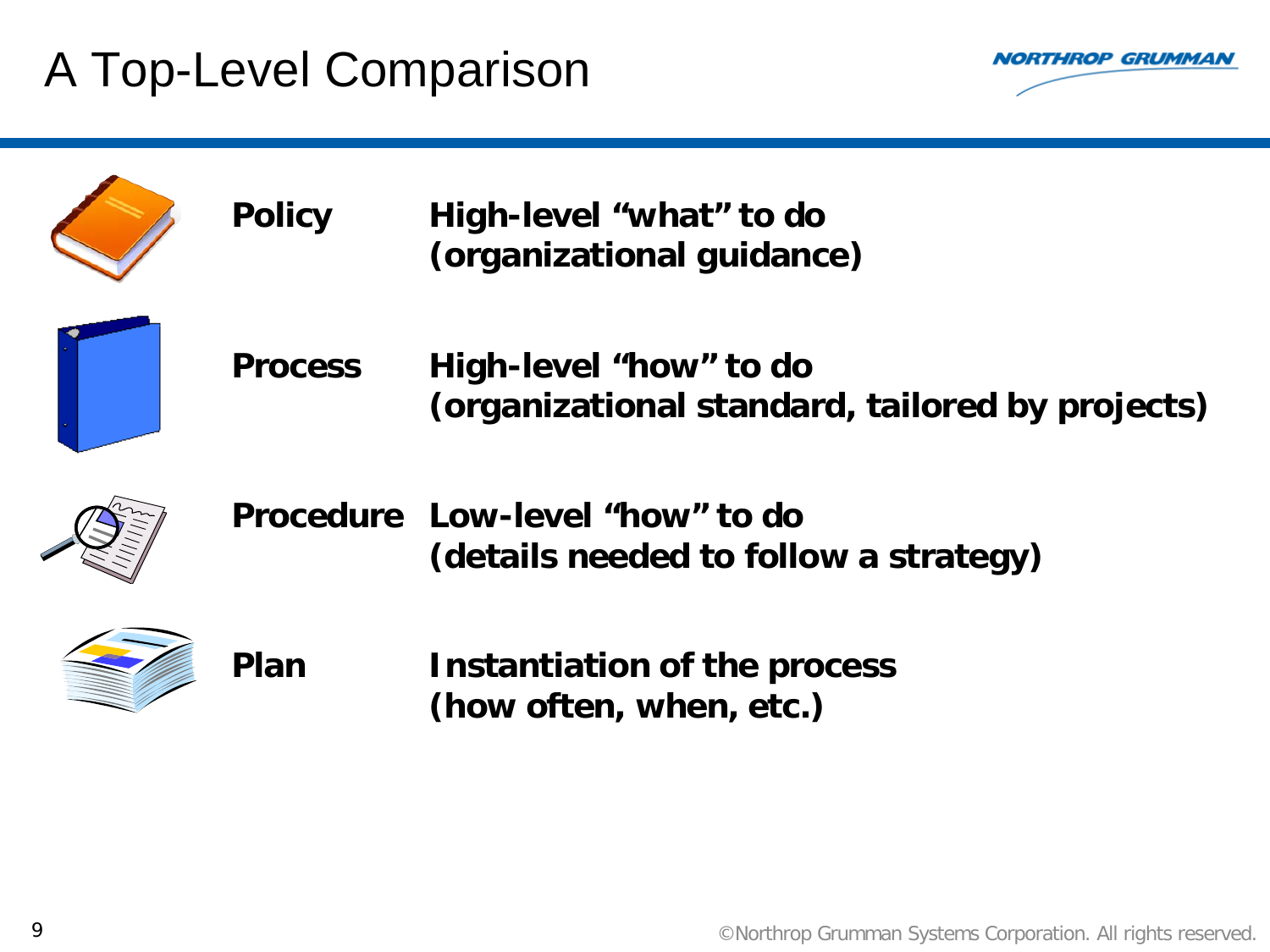### Documenting Choices in Plans



• Policies identify what must happen

10

- Process descriptions and procedures describe the steps to be performed
- Plans describe how the process is instantiated

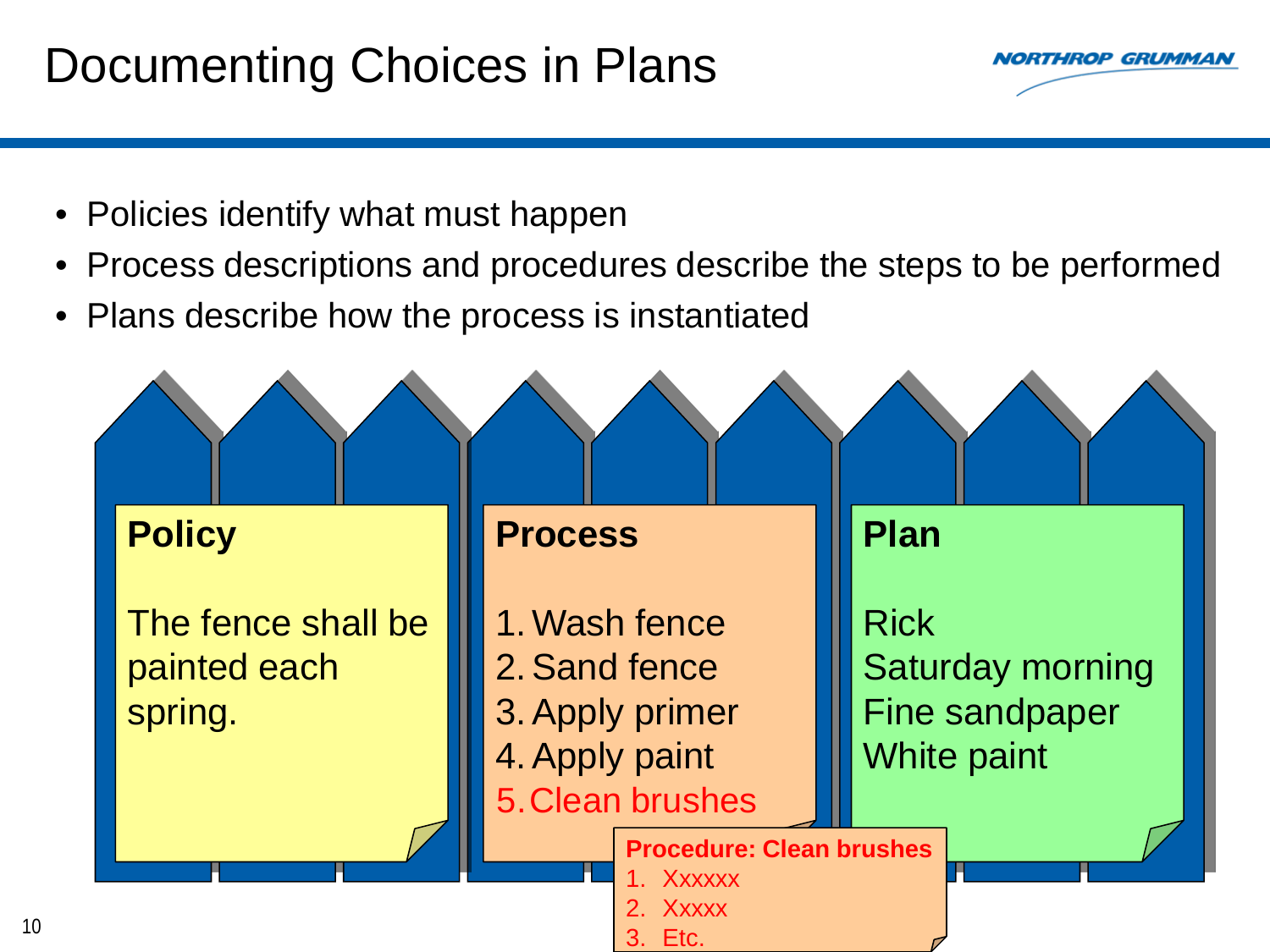



- For Maturity Level 3 and higher organizations, the existence of a process description means the typical "boilerplate" process descriptions included in a plan (e.g., DOD-STD-2167A) can be eliminated
- Plans simply describe the instantiation of the process – Who, how often, what resources
- Plans capture the decisions about how to best fit the process to the task at hand
	- By creating a short, table-based template, the decisions are highlighted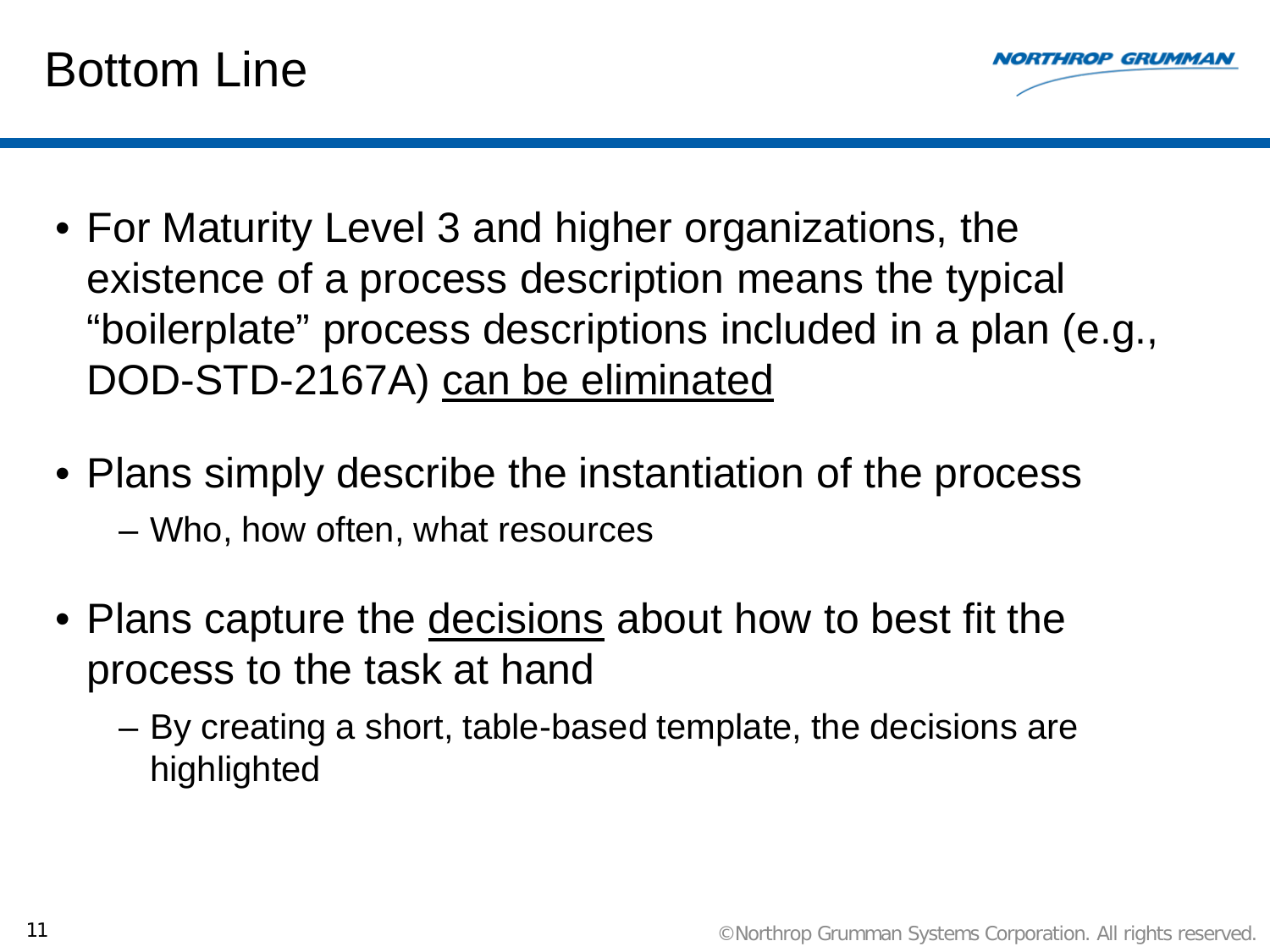

The work products to be controlled for each project process, their level of control, and the control authority authorized to make changes to the work product are defined in Table 2.10. The levels of control are defined in Table 2.11

| Table 2.10. Work Frounces, Documents, and Necorus<br>$\ddot{\ddagger}$ |                                             |                         |                  |  |  |  |  |  |  |  |  |  |
|------------------------------------------------------------------------|---------------------------------------------|-------------------------|------------------|--|--|--|--|--|--|--|--|--|
| <b>PROJECT PROCESS</b>                                                 | <b>WORK PRODUCT</b>                         | <b>LEVEL OF CONTROL</b> | <b>AUTHORITY</b> |  |  |  |  |  |  |  |  |  |
| Project Planning                                                       | Project Management Plan                     | Project                 | Project Manager  |  |  |  |  |  |  |  |  |  |
|                                                                        | Engineering Change Proposals<br>(CDRL A017) | Project                 | Project Manager  |  |  |  |  |  |  |  |  |  |
| Project Monitor and Control                                            | Work Breakdown Structure                    | Project                 | Project Manager  |  |  |  |  |  |  |  |  |  |
|                                                                        | Technology Control Plan (CDRL)<br>A001)     | Project                 | Project Manager  |  |  |  |  |  |  |  |  |  |
|                                                                        | Contract/Funds Status Report<br>(CDRL A003) | Project                 | Project Manager  |  |  |  |  |  |  |  |  |  |
|                                                                        | Cost-Schedule Status Report<br>(CDRL A004)  | Project                 | Project Manager  |  |  |  |  |  |  |  |  |  |
|                                                                        |                                             |                         |                  |  |  |  |  |  |  |  |  |  |

#### Table 2.10. Work Products, Documents, and Records

- All CMMI-required decisions are captured in the template
- The template can include either blanks to fill in, "typical" values to be reviewed/modified as needed, or mandatory values set by the organization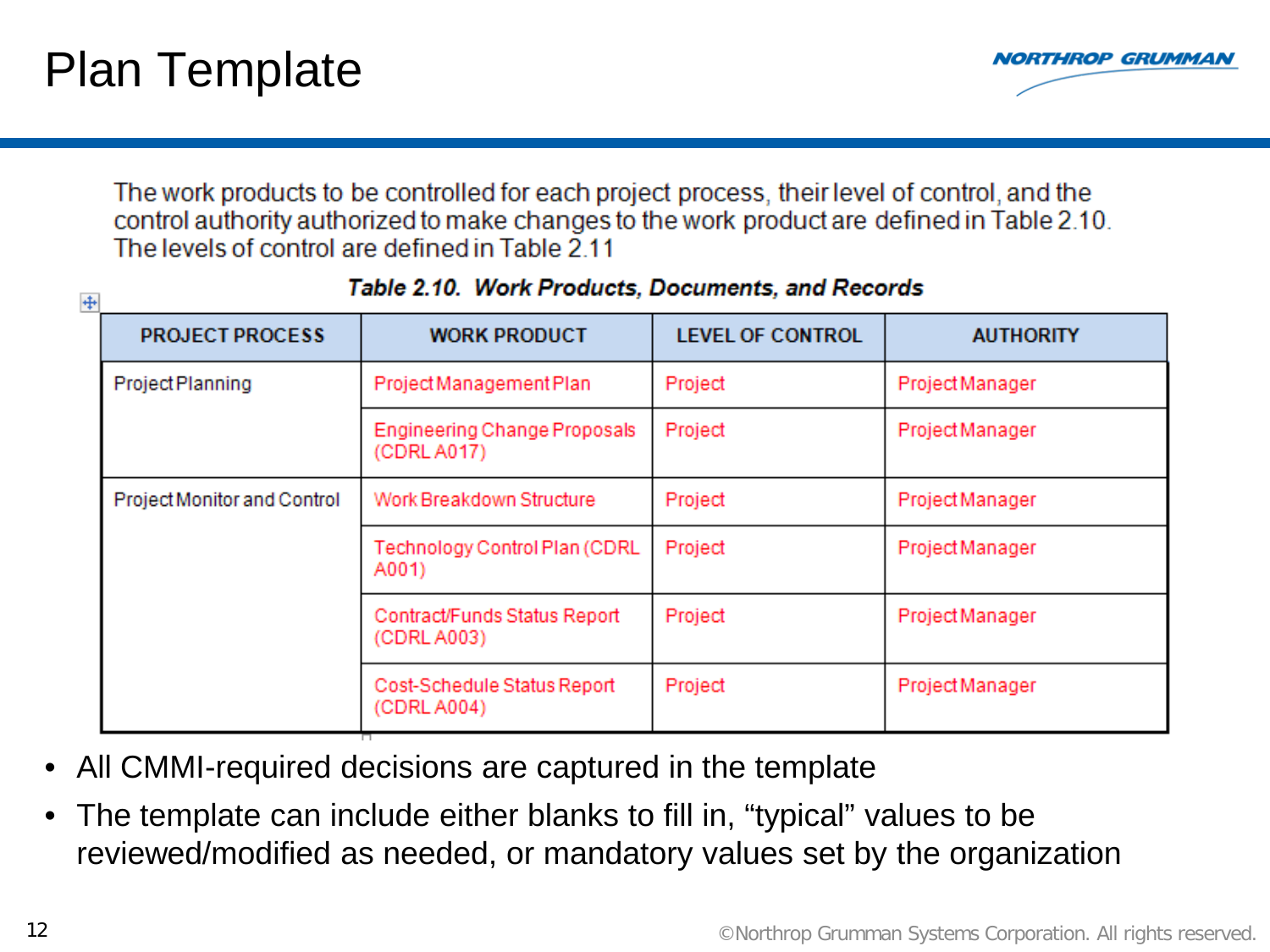

### Lessons Learned

- The template has been a very useful tool for explaining CMMI concepts
- The table approach encourages Project Managers to be more conscientious in their process decisions
- Shorter plans are easier to create helps CMMI buy-in
- Shorter plans are easier to read no more shelfware